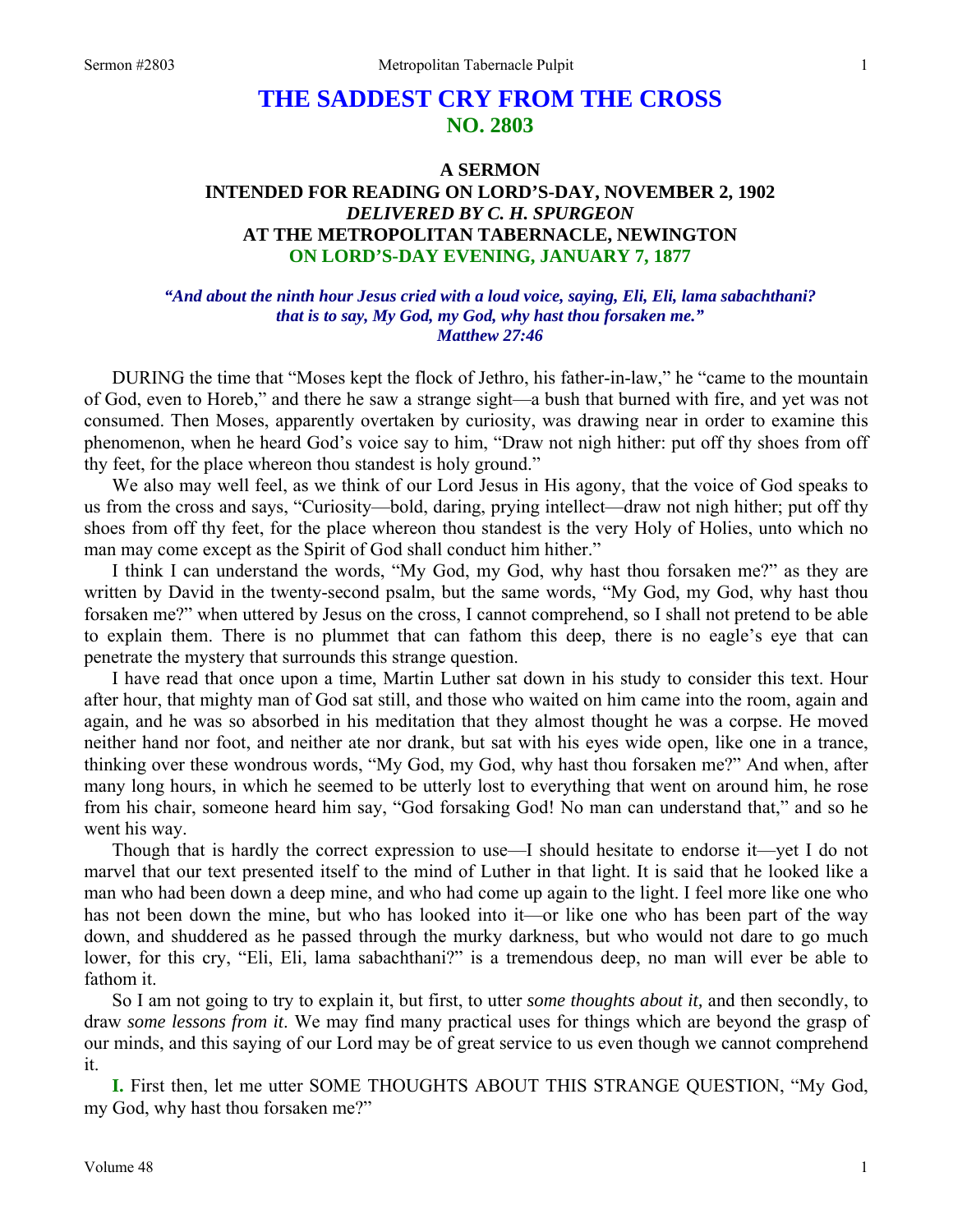Jesus was accustomed to address God as His Father. If you turn to His many prayers, you will find Him almost invariably—if not invariably—speaking to God as His Father. And truly, He stands in that relationship both as God and as man. Yet in this instance, He does not say, "Father," but "My God, my God." Was it that He had any doubt about His Sonship? Assuredly not, Satan had assailed Him in the wilderness with the insinuation, "If thou be the Son of God," but Christ had put him to the rout, and I feel persuaded that Satan had not gained any advantage over Him, even on the cross, which could have made Him doubt whether He was the Son of God or not.

I think that *our Savior was then speaking as man,* and that this is the reason why He cried, "My God, my God," rather than "My Father." I think He must have been speaking as man, as I can scarcely bring my mind to the point of conceiving that God the Son could say to God the Father, "My God, my God." There is such a wonderful blending of the human and the divine in the person of the Lord Jesus Christ that though it may not be absolutely accurate to ascribe to the deity some things in the life of Christ, yet is He so completely God and man, that often Scripture does speak of things that must belong to the humanity only as if they belonged to the Godhead.

For instance, in his charge to the Ephesian elders, the apostle Paul said, "Feed the church of God, which he has purchased with His own blood"—an incorrect expression, if judged according to the rule of the logician, but accurate enough according to the Scriptural method of using words in their proper sense. Yet I do think that we must draw a distinction between the divinity and the humanity here. As the Lord Jesus said, "My God, my God," it was because it was His humanity that was mainly to be considered just then.

And O my brethren, does it not show us *what a real man the Christ of God was, that He could be forsaken of His God?* We might have supposed that Christ being Emmanuel—God with us—the Godhead and the manhood being indissolubly united in one person, it would have been impossible for Him to be forsaken of God. We might also have inferred, for the same reason, that it would have been impossible for Him to have been scourged, and spit upon, and especially that it would not have been possible for Him to die. Yet all these things were made not only possible, but also sacredly certain.

In order to complete the redemption of His chosen people, it was necessary for Him to be both God's well-beloved Son, and to be forsaken of His Father, He could truly say, as His saints also have sometimes had to say, "My God, my God, why hast thou forsaken me?" Persecuted and forsaken believer, behold your Brother in adversity! Behold the One who has gone wherever you may have to go, who has suffered more than you can ever suffer, and who has taken His part in the direst calamity that ever happened to human nature, so that He had to cry out in the agony of His soul, "My God, my God, why hast thou forsaken me?"

What was this forsaking? We are trying to come a little closer to this burning yet unconsumed bush—with our shoes off our feet, I hope, all the while—and in this spirit we ask, "What was this forsaking?" A devout writer says that it was *horror at the sight of human misery*. He affirms what is quite true, that our Lord Jesus Christ saw all that man had to suffer because of sin, that He perceived the total sum of the miseries brought by sin upon all the past, present, and future generations of the human race—and that He must have had a holy horror as He thought of all the woes of man, caused by sin in this life, and in that which is to come—and being completely one with man, He spoke in the name of man and said, "My God, my God, why hast thou forsaken me?"

That is all true, yet that explanation will not suffice, my brethren; because our Savior did not say, "My God, my God, why hast thou forsaken *man?"* but "Why hast thou forsaken *me?"* This forsaking was something personal to Himself.

Others have said that *it was a dreadful shrinking in His soul on account of human sin*. I have read of a child who had done wrong, and whose father had faithfully rebuked and punished him, but the boy remained callous and sullen. He sat in the same room with his father, yet he refused to confess that he had done wrong. At last the father, under a sense of his child's great wickedness, burst into tears, and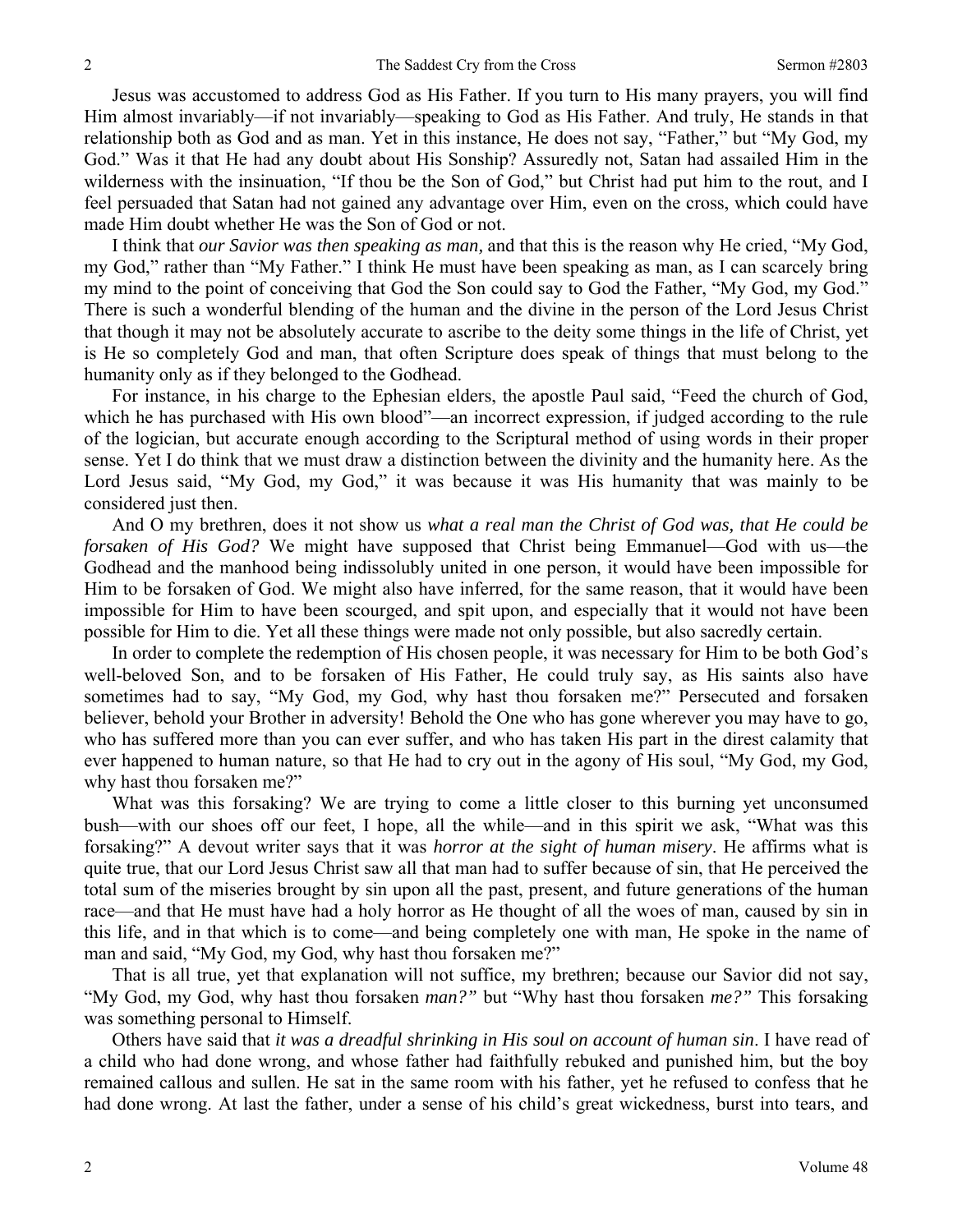sobbed and sighed. Then the boy came to his father, and asked him why he sorrowed so, and he answered, "Because of my child's hardness of heart."

It is true that our Lord Jesus Christ did feel as that father felt, only far more acutely, but our text cannot be fully explained by any such illustration as that, that would be only explaining it away, for Christ did not say, "My God, my God, why has man forsaken You, and why have You so completely left men in their sin?" No, His cry was, "Why hast thou forsaken *me?"* It was not so much the God of man to whom He appealed, but *"My* God, *my* God." It was a personal grief that wrung from Him the personal cry, "My God, my God, why hast thou forsaken me?" for this forsaking, by His Father in whom He trusted, related peculiarly to Himself.

What was this forsaking? *Was it physical weakness?* Some of you may know that when the body is in a low condition, the soul also sinks. Quite involuntarily, unhappiness of mind, depression of spirit, and sorrow of heart will come upon you. You may be without any real reason for grief, and yet may be among the most unhappy of men because for the time, your body has conquered your soul. But my brethren and sisters, this explanation is not supposable in the case of Christ, for it was not many moments after this that He shouted, "with a loud voice," His conquering cry, "It is finished," and so passed from the conflict to His coronation.

His brave spirit overcame His physical weakness, and though He was "brought into the dust of death," and plunged into the deepest depths of depression of spirit, yet still, the cry, "My God, my God," which also was uttered "with a loud voice," proves that there was still a considerable amount of mental strength, notwithstanding His physical weakness, so that mere depression of spirit, caused by physical reasons, would not account for this agonizing cry.

And certainly, my brethren, *this cry was not occasioned by unbelief*. You know that sometimes, a child of God in sore trial, and with many inward struggles, cries out, "My God, my God, why hast thou forsaken me?" when all the while, the Lord has been remembering the tried soul, and dealing graciously with it.

As long ago as Isaiah's day, "Zion said, The LORD hath forsaken me, and my LORD hath forgotten me." But the Lord's reply was, "Can a woman forget her sucking child, that she should not have compassion on the son of her womb? yea, they may forget, yet will I not forget thee. Behold, I have graven thee upon the palms of my hand."

Unbelief often makes us talk about God forgetting us when He does nothing of the kind, but our Lord Jesus Christ was a stranger to unbelief. It was impossible for Him to cherish any doubt about the faithfulness and lovingkindness of His Father, so His cry did not arise from that cause.

And another thing, *it did not arise from a mistake*. I have known believers in sore trouble, make great blunders concerning what God was doing with them. They have thought that He had forsaken them, for they misinterpreted certain signs and dealings of God, and they said, "All these things are against us; the hand of God has gone out against us to destroy us." But Christ made no mistake about this matter, for God had forsaken Him. It was really so. When He said, "Why hast thou forsaken me?" He spoke infallible truth, and His mind was under no cloud whatsoever. He knew what He was saying, and He was right in what He said, for His Father had forsaken Him for the time.

What then, can this expression mean? *Does it mean that God did not love His Son?* O beloved, let us, with the utmost detestation, fling away any suspicion of the kind that we may have harbored! God did forsake His Son, but He loved Him as much when He forsook Him as at any other period. I even venture to say that if it had been possible for God's love towards His Son to be increased, He would have delighted in Him more when He was standing as the suffering Representative of His chosen people than He had ever delighted in Him before.

We do not indulge for a single moment, the thought that God was angry with Him personally, or looked upon Him as unworthy of His love, or regarded Him as one upon whom He could not smile, because of anything displeasing in Himself, yet the fact remains that God had forsaken Him, for Christ was under no mistake about that matter. He rightly felt that His Father had withdrawn the comfortable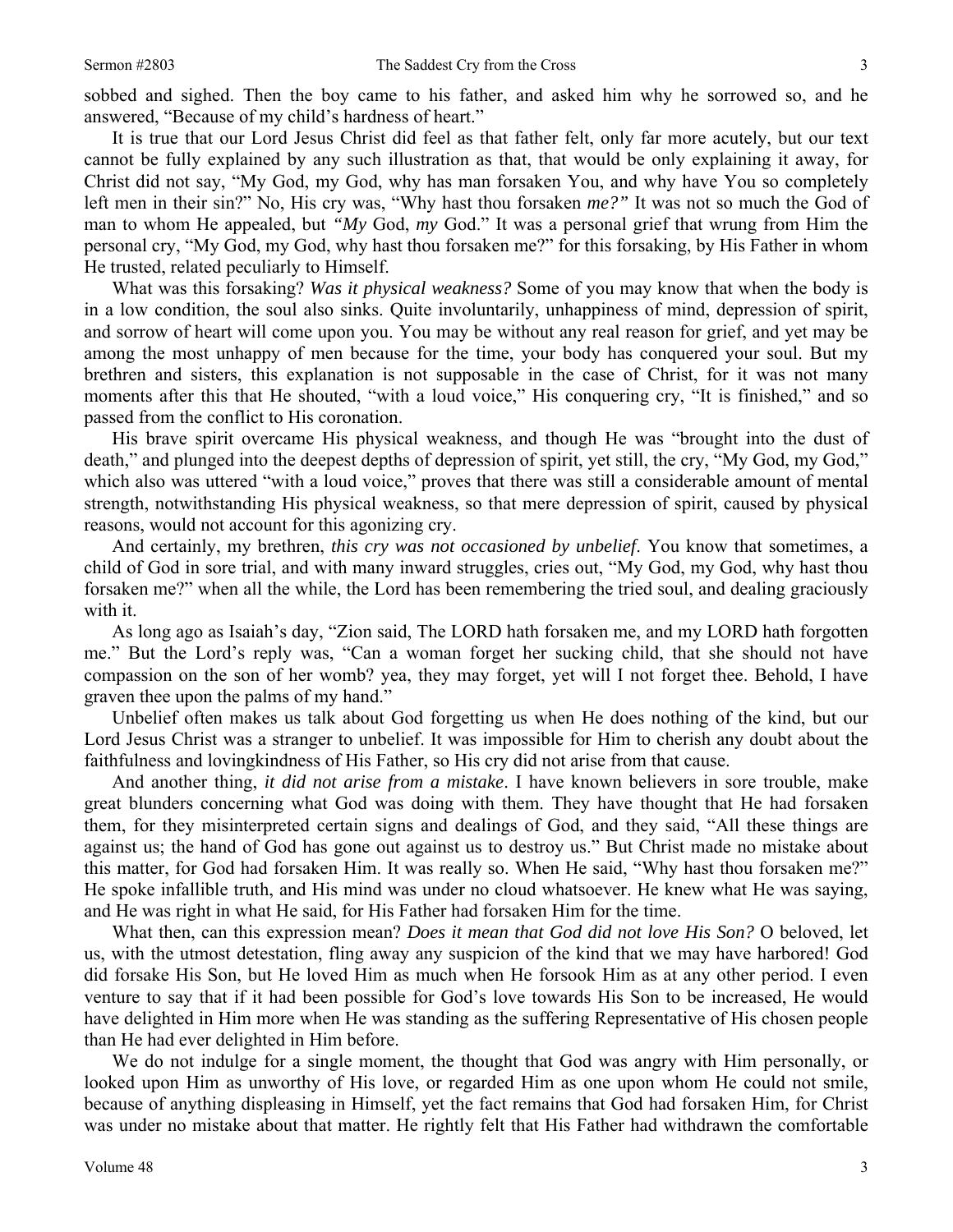light of His countenance that He had, for the time being, lost the sense of His Father's favor—not the favor itself, but the consciousness of that divine aid and succor which He had formerly enjoyed—so He felt Himself like a man left all alone, and He was not only left all alone by His friends, but also by His God.

Can we at all imagine the state of mind in which our Lord was when He cried, "My God, my God, why hast thou forsaken me?" No, that is not possible, yet I will try to help you to understand it. Can you imagine the misery of a lost soul in hell—one who is forsaken of God and who cries, in bitterest agony, "God will never look upon me in mercy, or delight, or favor"—can you picture that sad state? Well, if you can, you will not even then have got anywhere near the position of Christ, because that soul in hell does not want God's favor, and does not seek it, or ask for it. That lost soul is so hardened in sin that it never troubles about whether God would receive it if it repented, the truth is that it does not want to repent. The misery that men will suffer in the world to come, will be self-created misery arising out of the fact that they loved sin so much that they brought eternal sorrow upon themselves.

It must be an awful thing for a soul in the next world, to be without God, but as far as its own consciousness is concerned, it will be so hardened that it will abide without God, yet not realizing all that it has lost because it is itself incapable of knowing the beauty of holiness, and the perfection of the God from whom it is separated forever. Yet how different was the case of our Lord Jesus Christ when upon the cross! He knew, as no mere man could ever know, what separation from God meant.

Think of a case of another kind. King Saul, when the witch of Endor brought up the spirit of Samuel, said to him, "God is departed from me, and answers me no more." You recollect the state of mind that he was in when the evil spirit was upon him, and he needed David's harp to charm it away, but at last, even that failed, and I know of no more unhappy character than Saul when God had departed from him. But somehow there was not the anguish in the soul of Saul that there would have been if he had ever really known the Lord. I do not think that he ever really did, in his inmost soul, know the Lord.

After Samuel anointed him, he was "turned into another man," but he never became a new man, and the sense of God's presence that he had was not for a moment, comparable to that presence of God which a true saint enjoys, and which Christ always enjoyed, except when He was on the cross. So when Saul lost the consciousness of that presence, he did not suffer so great a loss, and consequently, as great an anguish, as afterwards happened to our Lord.

Coming nearer to our own circumstances, I remind you that there are some of God's people, who do really love Him, and who have walked in the light of His countenance, yet for some reason or other, they have lost the comfortable enjoyment of God's love. If any of you, dear friends, know what that sad experience is, you are getting a faint impression of the meaning of this cry, "My God, my God, why hast thou forsaken me!"

Oh, what an anguish it is—what heartbreak—even to think that one is forsaken of God! I have heard of people dying of broken hearts, but I believe that the man, who has been made to utter this cry, has gone as near to dying of a broken heart as anyone might well do without actually dying. To be without God, is to be without life, and we who love Him, can say with Dr. Watts—

> *"My God, my life, my love, To Thee, to Thee I call: I cannot live, if Thou remove, For Thou art All in all."*

But my dear brethren, you have not got the whole truth yet, *for no saint knows the presence of God as Christ knew it*. No saint has to the full, enjoyed the love of God as Christ enjoyed it, and consequently, if he does lose it, he only seems to lose the moonlight whereas Christ lost the sunlight when for a time, the face of His Father was withdrawn from Him.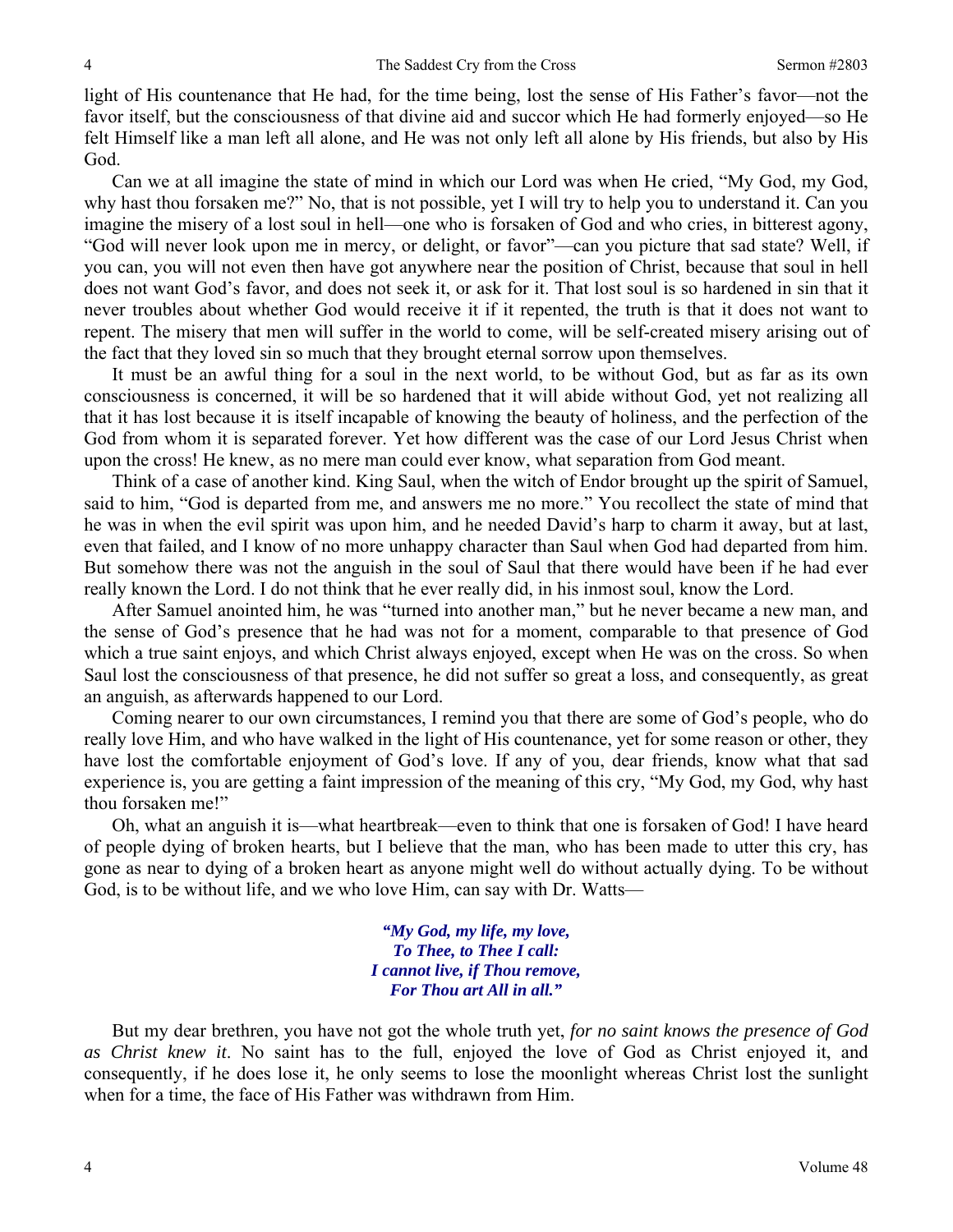Only think what must have been the anguish of the Savior, especially as contrasted with His former enjoyment. Never did any mere human being know so much and enjoy so much of the love of God as Christ had done. He had lived in it, basked in it, there had never been any interruption to it. "I do always those things that please him," said He, concerning His Father, and His Father twice said, concerning Him, "This is my beloved Son, in whom I am well pleased."

Now, as our Lord Jesus Christ had enjoyed the love of God to the very full, think what it must have been for Him to lose the conscious enjoyment of it. You know that you may go into a room, and blow out the candle, but the blind people will not miss it. They miss the light most that have enjoyed it most, and Christ missed the light of God's countenance most because He had enjoyed it most.

Then reflect upon His intense love to God. Jesus Christ—the man Christ Jesus—loved God with all His heart, and mind, and soul, and strength, as you and I have never yet been able to do. The love of Christ towards His Father was boundless. Well then, for a frown to be upon His Father's face, or for the light of that Father's face to be taken away from Him, must have made it correspondingly dark and terrible to Him.

*Remember too, the absolute purity of Christ's nature*. In Him there was no taint of sin, nor anything approaching to it. Now, holiness delights in God. God is the very sea in which holiness swims—the air which holiness breathes. Only think then, of the perfectly Holy One, fully agreed with His Father in everything, finding out that the Father had, for good and sufficient reasons, turned away His face from Him. O brother, in proportion as you are holy, the absence of the light of God's countenance will be grief to you, and as Jesus was perfectly holy, it was the utmost anguish to Him to have to cry to His Father, "Why hast thou forsaken me!"

After all, beloved, the only solution of the mystery is this; *Jesus Christ was forsaken of God because we deserved to be forsaken of God*. He was there, on the cross, in our room, and place, and stead, and as the sinner, by reason of his sin, deserves not to enjoy the favor of God, so Jesus Christ, standing in the place of the sinner, and enduring that which would vindicate the justice of God, had to come under the cloud, as the sinner must have come, if Christ had not taken his place.

But then, since He has come under it, let us recollect that He was thus left of God that you and I, who believe in Him, might never be left of God. Since He, for a little while, was separated from His Father, we may boldly cry, "Who shall separate us from the love of Christ?" and with the apostle Paul, we may confidently affirm that nothing in the whole universe "shall be able to separate us from the love of God, which is in Christ Jesus our Lord."

Before I leave this point, let me say that *the doctrine of substitution is the key to all the sufferings of Christ*. I do not know how many theories have been invented to explain away the death of Christ. The modern doctrine of the apostles of "culture" is that Jesus Christ did something or other, which in some way or other, was in some degree or other, connected with our salvation, but it is my firm belief that every theory, concerning the death of Christ, which can only be understood by the highly cultured, must be false.

"That is strong language," says someone. Perhaps it is, but it is true. I am quite sure that the religion of Jesus Christ was never intended for the highly cultured only, or even for them in particular. Christ's testimony concerning His own ministry was, "The poor have the gospel preached to them," so if you bring me a Gospel which can only be understood by gentlemen who have passed through Oxford or Cambridge University, I know that it cannot be the Gospel of Christ. He meant the good news of salvation to be proclaimed to the poorest of the poor, in fact, the gospel is intended for humanity in general, so if you cannot make me understand it, or if, when I do understand it, it does not tell me how to deliver its message in such plain language that the poorest man can comprehend it, I tell you, sirs, that your newfangled Gospel is a lie, and I will stick to the old one, which a man only a little above an idiot in intellect can understand.

I cling to the old Gospel for this, among many other reasons, that all the modern Gospels that leave out the great central truth of substitution, prevent the message from being of any use to the great mass of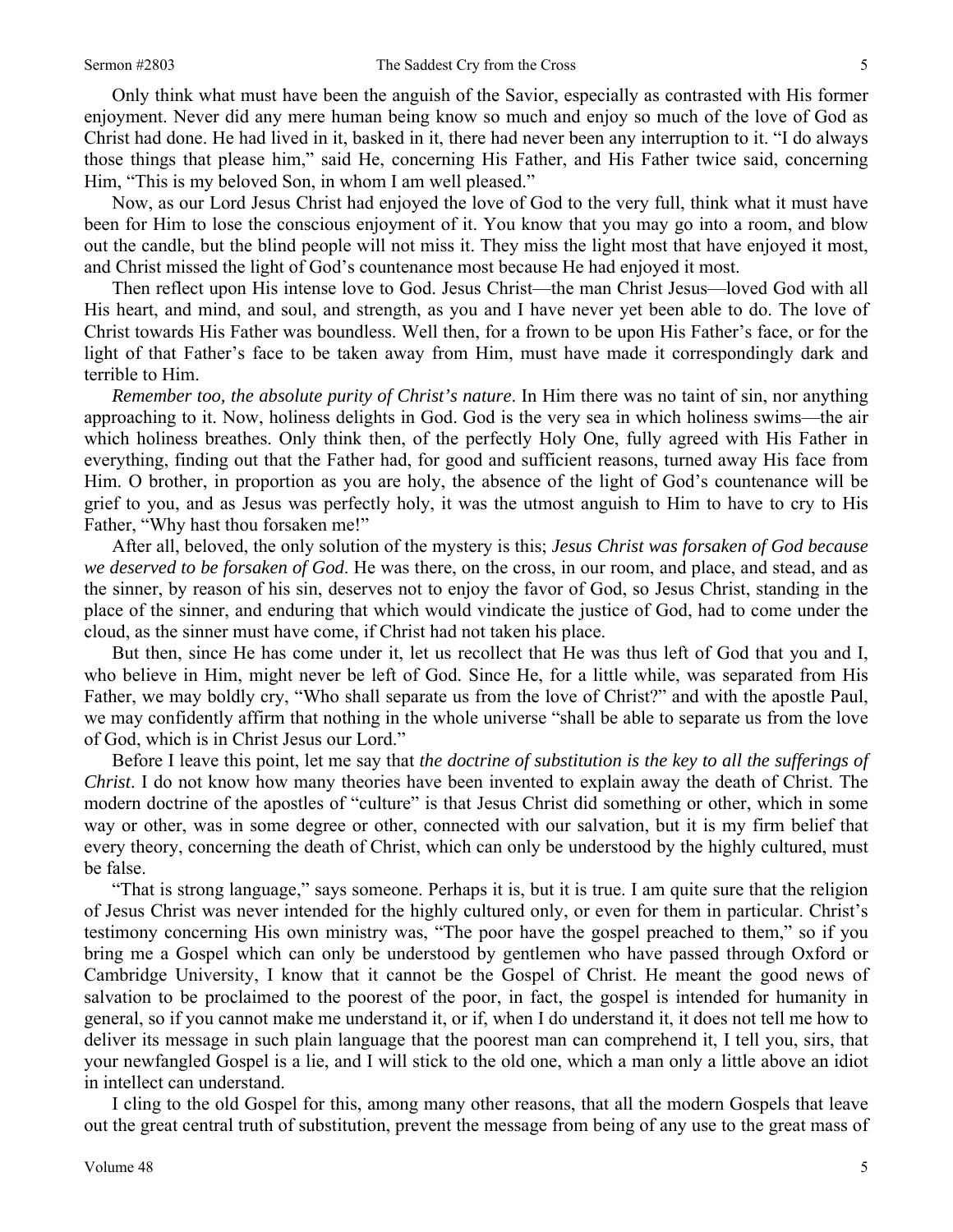mankind. If those other Gospels, which are not really Gospels, please your taste and fancy, and suit the readers of Quarterly Reviews, and eloquent orators and lecturers, there are the poor people in our streets, and the millions of working men, the vast multitudes who cannot comprehend anything that is highly metaphysical, and you cannot convince me that our Lord Jesus Christ sent as His message to the whole world, a metaphysical mystery that would need volume upon volume before it could even be stated.

I am persuaded that He gave us a rough and ready Gospel like this, "The Son of man is come to seek and to save that which was lost," or this, "With his stripes we are healed," or this, "The chastisement of our peace was upon him," or this, "He died the just for the unjust to bring us to God." Do not try to go beyond this Gospel, brethren, you will get into the mud if you do. But it is safe standing here, and standing here, I can comprehend how our Lord Jesus took the sinner's place, and passing under the sentence which the sinner deserved, or under a sentence which was tantamount thereto, could cry, "My God, my God, why hast thou forsaken me?"

**II.** Now, in closing, I am going to draw A FEW LESSONS FROM THIS UTTERANCE OF CHRIST.

The first lesson is, *Behold how He loved us!* When Christ stood and wept at the grave of Lazarus, the Jews said, "Behold how he loved him!" But on the cross He did not weep, He bled, and He not merely bled, He died, and before He died, His spirit sank within Him, for He was forsaken of His God. Was there ever any other love like this—that the Prince of life and glory should condescend to this shame and death?

Then next, brothers and sisters, as He suffered so much for us, *let us be ready to suffer anything for His sake*. Let us be willing even to lose all the joy of religion, if that would glorify God. I do not know that it would, but I think the Spirit of Christ ought to carry us even as far as Moses went, when he pleaded for the guilty nation of Israel, and was willing to have his own name blotted out of the book of life rather than that God's name should be dishonored.

We have never had to go as far as that, and we never shall, yet let us be willing to part with our last penny, for Christ's name's sake, if He requires it. Let us be willing to lose our reputation. Ah, it is a difficult thing to give that up! Some of us, when we first came into public notice, and found our words picked to pieces, and our character slandered, felt it rather hard. We have got used to it now, but it was very trying at first. But oh! If one had to be called a devil—if one had to go through this world, and to be spat upon by every passer-by—still, if it were endured for Christ's sake, remembering how He was forsaken of God for us, we ought to take up even that cross with thankfulness that we were permitted to bear it.

Another lesson is that if ever you and I should feel that we are forsaken of God—*if we should get into this state in any way, remember that we are only where Christ has been before us*. If ever, in our direst extremity, we should be compelled to cry, "My God, my God, why hast thou forsaken me?" we shall have gone down no deeper than Christ Himself went. He knows that feeling, and that state of heart, for He has felt the same. This fact should tend greatly to cheer you. Your deep depression is not a proof of reprobation, that is evident, for Christ Himself endured even more.

A man may say, "I cannot be a child of God, or else I should not feel as I do." Ah! you do not know what true children of God may feel, strange thoughts pass through their minds in times of storm and doubt. A Puritan preacher was standing by the deathbed of one of his members who had been for thirty years in gloom of soul. The good old minister expected that the man would get peace at last, for he had been an eminent Christian, and had greatly rejoiced in his Savior, but for thirty years or more, he had fallen into deep gloom.

The minister was trying to speak a word of comfort to him, but the man said, "Ah, sir! but what can you say to a man who is dying, and yet who feels that God has forsaken him?" The pastor replied, "But what became of that Man who died, whom God really did forsake? Where is HE now?" The dying man caught at that, and said, "He is in glory, and I shall be with Him, I shall be with Him where He is." And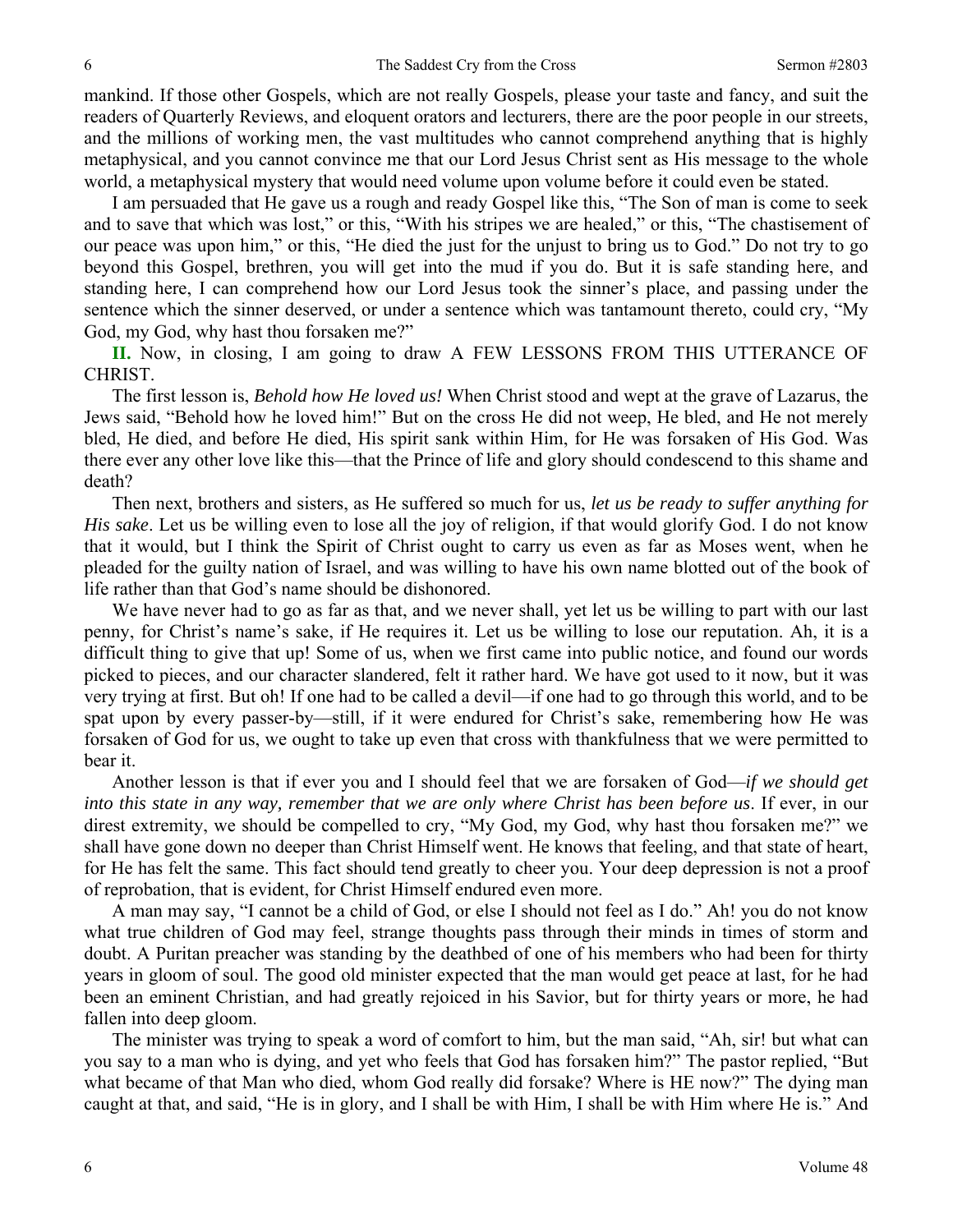so the light came to the dying man who had been so long in the dark, He saw that Christ had been just where he was, and that he should be where Christ was, even at the right hand of the Father.

I hope, brothers and sisters, that you will never get down so low as that, but I beseech you, if you ever meet with any others who are there, do not be rough with them. Some strong minded people are very apt to be hard upon nervous folk, and to say, "They should not get into that state." And we are liable to speak harshly to people who are very depressed in spirit, and say to them, "Really, you ought to rouse yourself out of such a state."

I hope none of you will ever have such an experience of this depression of spirit as I have had, yet I have learned from it to be very tender with all fellow sufferers. The Lord have mercy on them, and help them out of the Slough of Despond, for if He does not, they will sink in deep mire, where there is no standing.

I pray God specially to bless this inference from our text. *There is hope for you, brother, or sister, if you are in this condition.* Christ came through it, and He will be with you in it, and after all, you are not forsaken as He was, be you sure of that. With you, the forsaking is only in the apprehension, that is bad enough, but it is not a matter of fact, for "the LORD will not forsake his people," nor cast away even one of those whom He has chosen.

I will tell you what is a much more awful thing even than crying out, "My God, my God, why hast thou forsaken me?" If you are afraid that God has left you, and the sweat stands on your brow in very terror, and if your soul seems to long for death rather than life, in such a state as that, you are not in the worst possible condition. "Why!" you ask, "is there anything worse than that?" Yes, I will tell you what is much worse than that, that is to be without God, and not to care about it—to be living, like some whom I am now addressing, without God, and without hope, yet that never concerns them at all.

I can pity the agony of the man who cannot bear to be without his God, but at the same time, I can bless the Lord that he feels such agony as that, for that proves to me that his soul will never perish. But those, whom I look upon with fear and trembling, are the men who make a profession of religion, yet who never have any communion with God, and all the while, are quite happy about it—or backsliders, who have gone away from God, and yet seem perfectly at ease.

You, worldlings, who are quite satisfied with the things of this world, and have no longings for the world that is to come, I wish you had got as far as to be unhappy; I wish you had got as far as to be in an agony, for that is the road to heavenly joy. It was thus that Christ won it for us, and it is by such a path as this, that many a soul is first led into the experience of His saving power.

Brethren, weep not for those of us who sometimes have to cry out in anguish of soul, mourn not for us who are cast down because we cannot live without Christ. You see that our Lord has made us covet the highest blessings, our heads have been so often on His bosom that if they are not always there, we keep on crying till we get back to that blessed position again. This is a sweet sorrow, may we have more and more of it!

But oh! I pray you, pity those who never ate the bread of heaven—never drank of the water of life never knew the sweetness of the kisses of Christ's mouth—and never knew what it was to have a heaven begun below in the enjoyment of fellowship with Him. In such cases, your pity is indeed required.

I have finished when I have just said this—as you come to the table of your Lord, come, brothers and sisters, with this cry of Christ ringing in your ears, to make you love Him more than ever, and as you eat the bread, and drink the wine, do it all out of fervent love to Him, and the Lord bless you, for His name's sake! Amen.

#### **EXPOSITION BY C. H. SPURGEON**

#### *MATTHEW 27:27-54*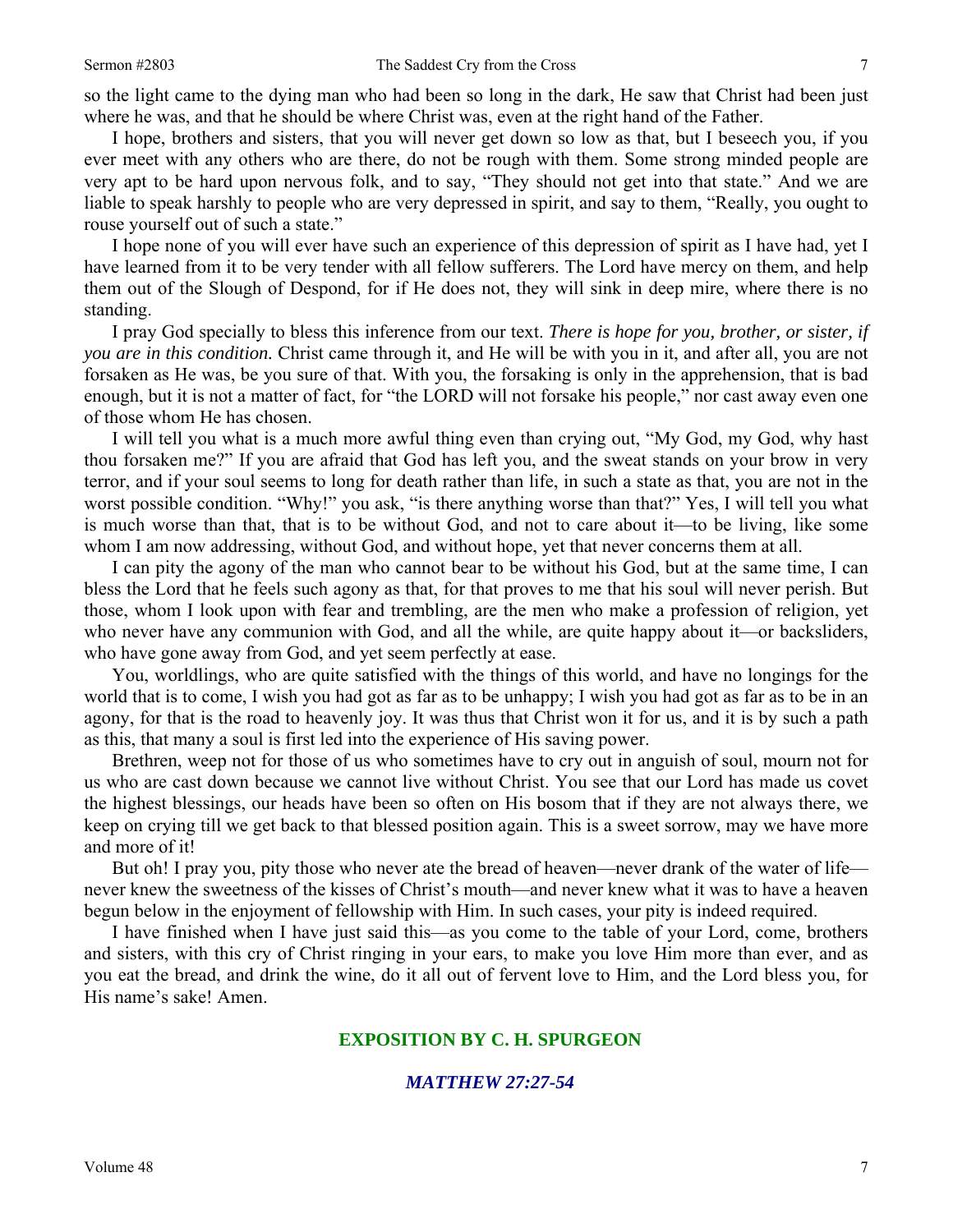**Verses 27-30.** *Then the soldiers of the governor took Jesus into the common hall, and gathered unto him the whole band of soldiers. And they stripped him, and put on him a scarlet robe. And when they had platted a crown of thorns, they put it upon his head, and a reed in his right hand: and they bowed the knee before him, and mocked him, saying, Hail, King of the Jews! And they spit upon him, and took the reed, and smote Him on the head.* 

These soldiers were men to whom the taking of human life was mere amusement, or at best, a duty to be performed. If the ordinary Roman citizen found his greatest delight in the amphitheater, where men fiercely fought with each other, and shed each other's blood, or were devoured by wild beasts, you may imagine what Roman soldiery—the roughest part of the whole population—would be like, and now that One was given up into their hands, charged with making Himself a king, you can conceive what a subject for jest it was to them, and how they determined to make all the mockery they could of this pretended king.

They were not touched by the gentleness of His demeanor, or by His sorrowful countenance, but they proceeded to pour all possible scorn and insult upon His devoted head. Surely, the world never saw a more marvelous scene than this—the King of kings derided, and made nothing of—treated as a mimic monarch by the very vilest and most brutal of men.

**31.** *And after that they had mocked him, they took the robe off from him, and put his own raiment on him, and led him away to crucify him.* 

Their action, in restoring to Him His own seamless robe, was overruled by God—whatever their motive may have been—so that nobody might say that some other person had been substituted for the Savior. He went forth wearing that well-known garment, which was woven from the top throughout, which He had always worn, and all who looked upon Him said, "It is He—the Nazarene. We know His face, His dress, His person." There was no possibility of mistaking Him for anybody else.

**32.** *And as they came out, they found a man of Cyrene, Simon by name: him they compelled to bear his cross.* 

It was too heavy for Him to carry alone, so they bade Simon help Him, and truly, I think that Simon was thereby highly honored. If this was Simon, who is called Niger, then there may be some truth in the common belief that he was a black man, and assuredly, the colored race has long had to carry a very heavy cross, yet there may be a great destiny before it.

All Christ's followers are called to be cross-bearers—

*"Shall Simon bear the cross alone, And all the rest go free? No, there's a cross for every one, And there's a cross for me."* 

If we belong to Christ, we must be as willing to take up His cross as He was to carry ours, and die upon it.

**33-34.** *And when they were come unto a place called Golgotha, that is to say a place of a skull, they gave him vinegar to drink mingled with gall: and when he had tasted thereof, he would not drink.* 

It was not because of its bitterness that our Lord refused it, for He did not decline to endure anything that would add to His grief, but this was a stupefying draught, a death potion, which was given to those who were executed, in order to somewhat mitigate their pains, but the Savior did not intend that His senses should be beclouded by any such draught as that, so "when he had tasted thereof, he would not drink."

#### **35.** *And they crucified him,—*

A short sentence, but what an awful depth of meaning there is in it! "They crucified him"—driving their iron bolts through His hands and feet, and lifting Him up to hang upon the gibbet which was reserved for felons and for slaves, "They crucified him,"—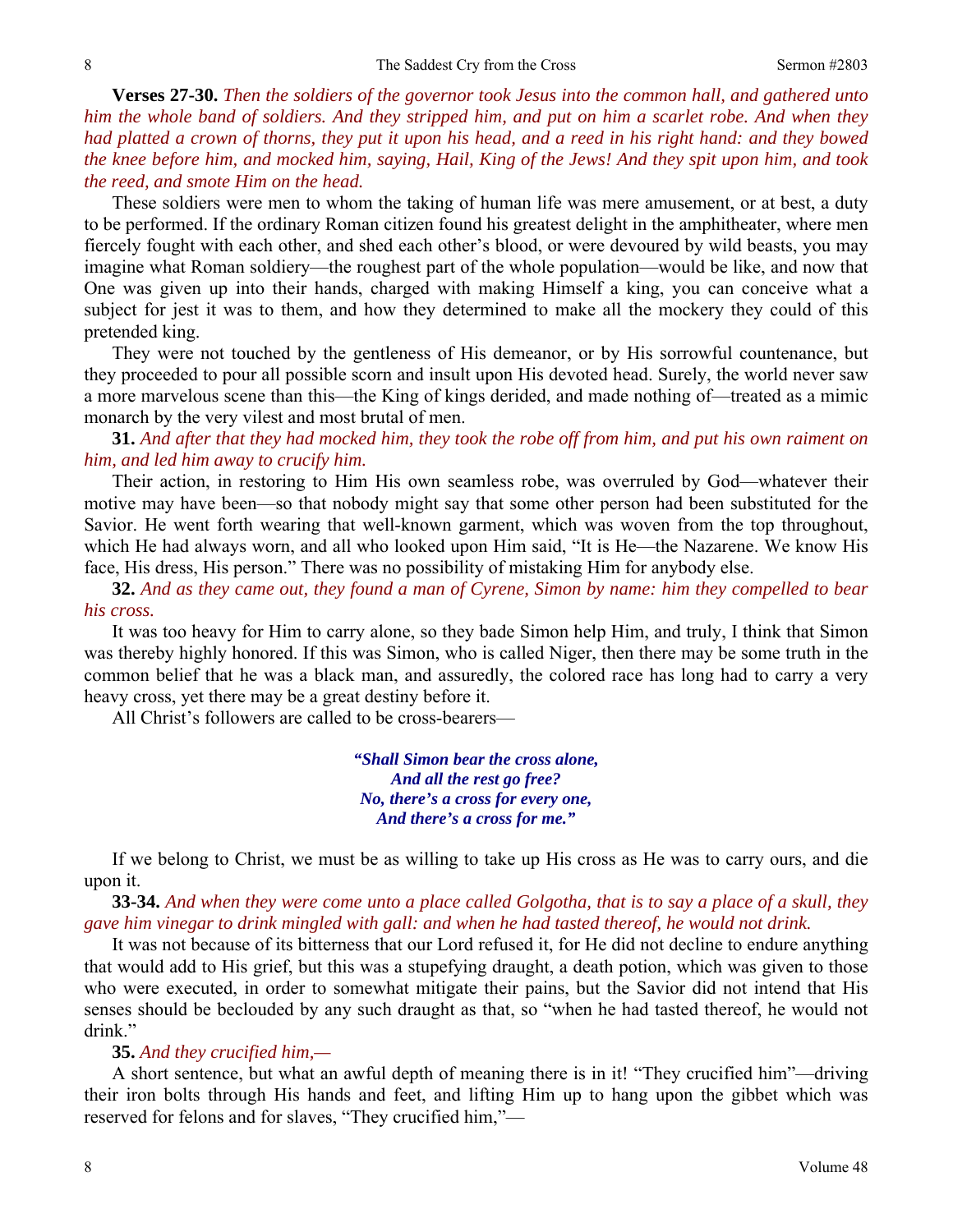## **35.** *And parted his garments, casting lots: that it might be fulfilled which was spoken by the prophet, They parted my garments among them, and upon my vesture did they cast lots.*

It was the executioners' perquisite to have the garments of the man they put to death, so in order that no single portion of the shame of the cross might be spared to the Savior, these soldiers divided His garments amongst them, and raffled for His seamless robe. It must have taken a hard heart to gamble at the foot of the cross, but I suppose that, of all sins under heaven, there is none that does so harden the heart as gambling. Beware of it!

**36.** *And sitting down they watched him there;* 

Some to gloat, in their fiendish malice, over His sufferings, others, to make sure that He did really die, and possibly, some few to pity Him in His agony, "Sitting down they watched him there."

**37-44.** *And set up over his head his accusation written, THIS IS JESUS THE KING OF THE JEWS. Then were there two thieves crucified with him, one on the right hand, and another on the left.* 

*And they that passed by reviled him, wagging their heads, and saying, Thou that destroyest the temple, and buildest it in three days, save thyself. If thou be the Son of God, come down from the cross. Likewise also the chief priests mocking him, with the scribes and elders, said, He saved others; himself he cannot save. If he be the King of Israel, let him now come down from the cross, and we will believe him. He trusted in God: let him deliver him now, if he will have him: for he said, I am the Son of God. The thieves also, which were crucified with him, cast the same in his teeth.* 

So that as He looked all around He met with nothing but ribaldry, and jest, and scorn. His disciples had all forsaken Him. One or two of them afterwards rallied a little, and came and stood by the cross, but just then, He looked, and there was none to pity, and none to help Him, even as it had been foretold.

**45.** *Now from the sixth hour there was darkness over all the land unto the ninth hour.* 

From twelve o'clock at noon, according to the Roman and Jewish time, till three in the afternoon, there was a thick darkness—whether over all the world, or only over the land of Palestine, we cannot very well say. It was not an eclipse of the sun, it was a miracle specially wrought by God. Some have supposed that dense clouds came rolling up obscuring everything, but whatever it was, deep darkness came over all the land.

Dore has, in his wonderful imagination, given us a sketch of Jerusalem during that darkness. The inhabitants are all trembling at what they had done, and as Judas goes down the street, they point at him as the man who sold his Master, and brought all this evil upon the city. I should think that such darkness at midday must have made them fear that the last day had come, or that some great judgment would overtake them for their wicked slaughter of the innocent Jesus of Nazareth. Even the sun could no longer look upon its Maker surrounded by those who mocked Him, so it traveled on in tenfold night, as if in very shame that the great Sun of righteousness should Himself be in such awful darkness.

**46-48.** *And about the ninth hour Jesus cried with a load voice, saying, Eli, Eli, lama sabachthani? that is to say, My God, my God, why hast thou forsaken me? Some of them that stood there, when they heard that, said, This man calleth for Elias. And straightway one of them ran, and took a sponge, and filled it with vinegar, and put it on a reed, and gave him to drink.* 

For He had also said, "I thirst," which John records, specially mentioning that He said this, "that the Scripture might be fulfilled."

**49-51.** *The rest said, Let be, let us see whether Elias will come to save him.* 

*Jesus, when he had cried again with a loud voice, yielded up the ghost. And, behold, the veil of the temple was rent in twain from the top to the bottom;* 

That rending of the great veil of the temple was intended to symbolize the end of Judaism, the horror of the sanctuary that its Lord was put to death, the opening of the mysteries of heaven, the clearing of the way of access between man and God.

**51.** *And the earth did quake, and the rocks rent;* 

Well says our poet—